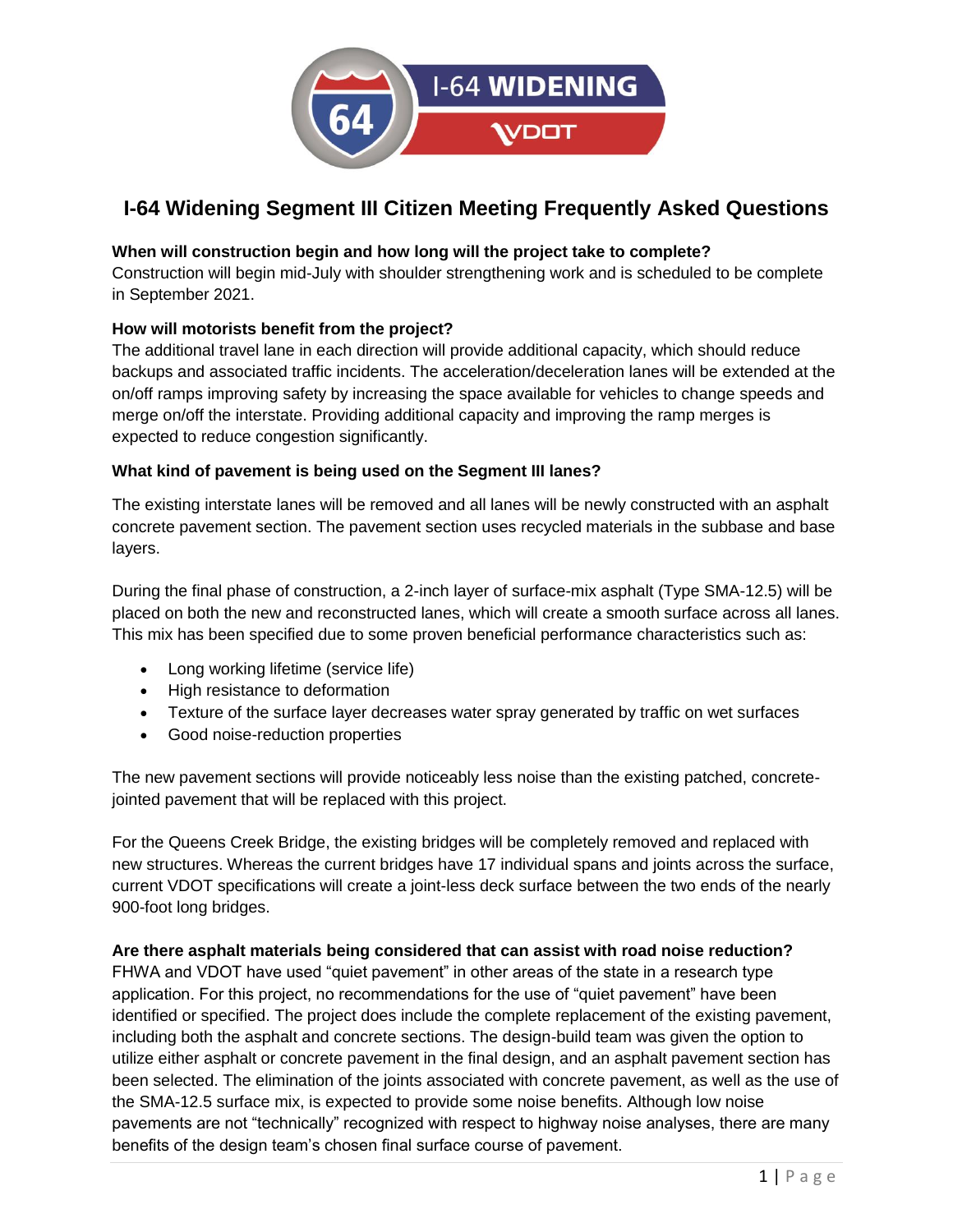#### **Will the new pavement consist of recycled rubber?**

While recycled rubber is not being utilized, we will utilize other recycled materials in the base and subbase layers of the lanes. In total, the first 18 inches of pavement structure are almost entirely produced from recycled materials, resulting in an estimated cost savings of \$15 million combined on Segments II and III. According to the Virginia Transportation Research Council, this is one of the largest pavement recycling projects in the U.S. right now. The environmentally friendly processes being used are called Full Depth Reclamation (FDR) and Cold Central Plant Recycling (CCPR).

#### **Which criteria for stormwater regulations are being used for Segment III?**

The Virginia Stormwater Management Program (VSMP) Regulations are used by the Department of Environmental Quality (DEQ) to issue permits that control stormwater discharges from construction activities. Within these VSMP regulations, "Applicable Technical Criteria Part II" provides criteria, Part IIB or Part IIC**,** to determine compliance with water quality, stream channel flooding and erosion requirements. The Segment III Project qualified for, and was approved by DEQ, to use Part IIC containing the "grandfathered" technical criteria.

#### **Why was the grandfathered criteria chosen?**

Both the "newer" and the "grandfathered" requirements have their advantages and disadvantages from the perspective of those impacted along the corridor; however, both requirements still address water quality and quantity for the project. The Part IIB technical requirements have a stronger focus on infiltration; however, as a result, substantially more stormwater management (SWM) facilities, and therefore more tree clearing and land disturbance, are required. The Part IIC regulations require fewer SWM facilities, reducing clearing and land disturbance and right-of-way or easement acquisitions.

Using the grandfathered stormwater regulations provides the best solution for saving the taxpayers money, reducing right of way acquisitions, reducing construction activities, and decreasing tree clearing. Also, by utilizing the grandfathered regulations, construction impacts to the scenic easement overseen by the National Park Service on the Bruton High School property were removed. Impacts to the Waller Mill Park property, private properties, and other environmentally-sensitive areas within the project corridor were either removed or lessened.

#### **What other efforts are being made to address the erosion and sediment?**

In order to address the Queens Lake Community Association's concerns about sediment entering Queens Lake, VDOT has also added environmental constraints and measures in addition to the aforementioned stormwater regulations. These additional requirements include detention of the 1 year storm in certain areas of the project, and detention of the 100-year storm in the facility located just east of the Colonial Parkway. As a result, some of the stormwater management basins will be built larger than normal to meet these additional detention requirements. All of the stormwater management basins, regardless of the design frequency they have been designed for, will "hold back" the water and then release it over a longer period of time, helping to reduce the volume and velocity of water entering the adjacent channels and streams. By detaining the water within the stormwater management basins, sediments will be allowed to settle out prior to leaving the facility, thereby reducing the potential for deposition of material in the existing channels, ditches, and receiving waters.

In addition to the stormwater management features above, the contractor will repair the previously eroded outfalls (including the eroded outfalls within the Queens Lake watershed) to minimize further erosion at these locations and reduce pollutant loads (nitrogen, phosphorus, and sediment) to the Chesapeake Bay. A stream restoration component has also been added to repair one of the channels within this project's limits using natural channel concepts, further addressing the sediment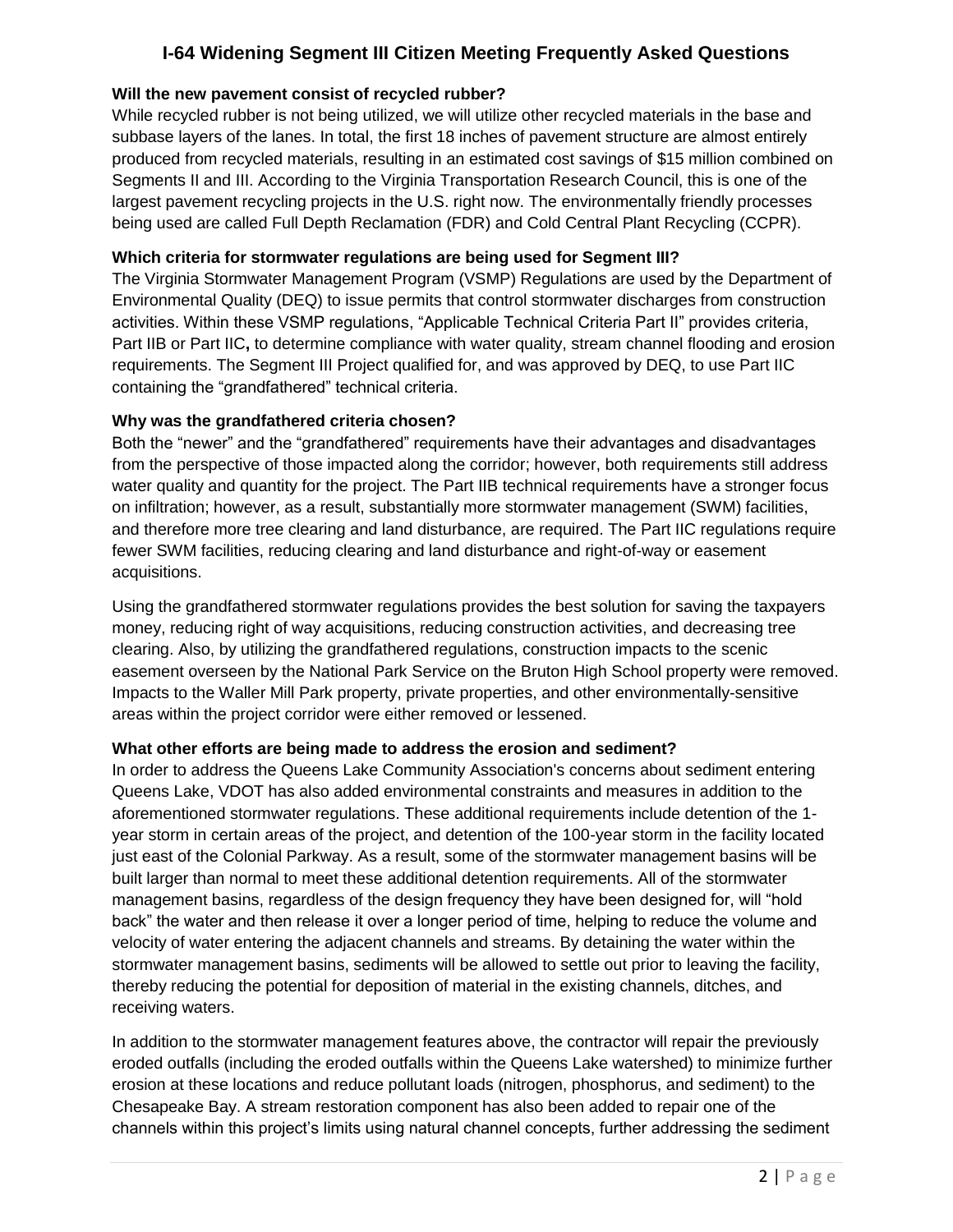and erosion concerns into Queens Lake. This restoration project will be implemented concurrently and in coordination with the Segment III improvements.

#### **Is the Final Noise Study complete?**

A preliminary noise analysis was performed during the environmental assessment phase of the project several years ago. Now that final design details including roadway grading, pavement elevations, and final lane alignments have been developed, a draft final design noise analysis has been completed and approved by both VDOT and FHWA. This document will be finalized following the completion of the public voting process, during which time the benefitted properties will have the opportunity to vote on whether or not they want the qualifying noise barriers to be built. Following completion of that voting process, the final design noise report will be updated to include the voting records, and will then be formally approved by VDOT and FHWA

#### **Where will sound walls be placed on the corridor?**

Based on the preliminary results of the final noise analysis, five noise barriers have been determined to be warranted, feasible and reasonable for construction as part of the project. Three of these barriers are located along the eastbound lanes of I-64 and extend in different segments, beginning on the bridge over Queens Creek and continuing to the east beyond the bridges over Colonial Parkway and Lakeshead Drive. The final two barriers are located along the westbound lanes of I-64 and generally extend from just east of the bridge over Queens Creek to just west of the bridge over Lakeshead Drive. An aerial map of these locations can be found on the Project website here: [http://i64widening.org/documents/november\\_2018\\_cim/aerial\\_board\\_3\\_with\\_sound\\_walls.pdf.](http://i64widening.org/documents/november_2018_cim/aerial_board_3_with_sound_walls.pdf)

#### **Can a property owner request a noise barrier?**

No. The Virginia Department of Transportation is required to have a noise policy that is in accordance with Federal noise regulations. If a noise barrier is not considered both feasible and reasonable, the State will not install and maintain it.

#### **How will traffic be impacted on the interstate during construction?**

To minimize impacts to traffic as much as possible, lane closures on the interstate will take place primarily overnight and will maintain at least one lane of traffic in each direction. Any full closures scheduled on the interstate travel lanes shall last no longer than 20 minutes. Full ramp closures will be publicized in advance through email to those subscribed to our project email list, to the local media outlets and localities, on the project website and through the Portable Changeable Message Boards on site. Signed detours will also be in place for the ramp closures.

#### **How will traffic be impacted on the side roads within the project corridor?**

The Colonial Parkway and Lakeshead Drive bridges will be widened to add the additional interstate lane. These roads will have intermittent and some long-term lane closures during construction.

Widening of the bridges over Colonial Parkway will require reducing the parkway to one lane during construction of the arch sections for an approximate one-year period. Two-way traffic flow will be maintained in the one open lane with flaggers and temporary signalization.

The widening of the bridges over Lakeshead Drive will require intermittent closures of one lane on Lakeshead Drive impacting one of two entrances to the nearby Queens Lake subdivision. Two-way traffic flow will be maintained in the one open lane under flagging conditions. Emergency vehicle access into the Queens Lake neighborhood will never be restricted throughout construction.

#### **Will Queens Lake residents be able to access their neighborhood during construction?**

Short-term directional closures on Lakeshead Drive will be needed for setting bridge beams or unloading/loading equipment or materials. These closures shall be limited to 20 minutes or less, and shall only be allowed between the hours of 8:00 p.m. and 5:00 a.m. Except for these short-term directional closures, the Design-Builder shall maintain at least one 12-foot two-way through lane